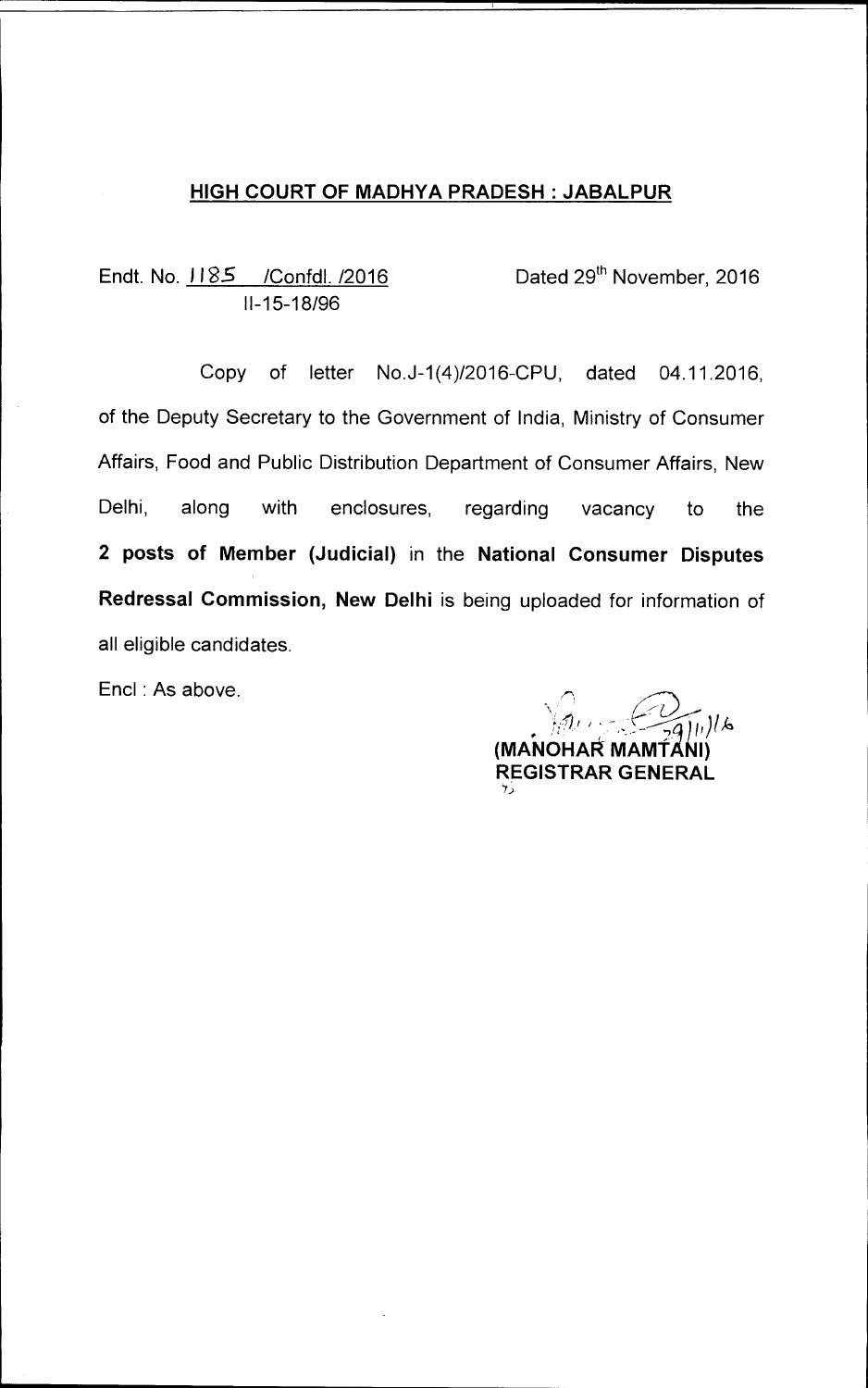#### No. J-1(5)/2016-CPU Government of India Ministry of Consumer Affairs, Food & Public Distribution Department of Consumer Affairs

Krishi Bhavan, New Delhi The 22<sup>nd</sup> December, 2016

To

- 1. The Registrar General, Supreme Court of India,<br>2. The Registrars in the High Courts
- 2. The Registrars in the High Courts,<br>3. The Registrar National Consumer
- 3. The Registrar, National Consumer Disputes Redressal Commission,<br>4. The Secretaries in the Central Ministries/Departments
- 4. The Secretaries in the Central Ministries/Departments,<br>5. The Chief Secretaries in all the States/LITs
- The Chief Secretaries in all the States/UTs.

### **Subject: Filling up of five posts of Member in the National Consumer Disputes Redressal Commission (National Commission), New Delhi.**

#### Sir/Madam,

In terms of the Consumer Protection Act, 1986, the Central Government has established the National Consumer Disputes Redressal Commission (NCDRC) at national level. It adjudicates consumer complaints relating to defective goods, deficient services, including unfair/restrictive trade practices, where the value of the goods or services and the compensation claimed exceeds rupees one crore. It also hears appeals against the orders of the State Commissions besides having the revisionary jurisdiction over District Fora and State Commissions.

2. The National Commission presently consists of a President (who is a retired judge of the Supreme Court) and eleven Members (judicial and non-judicial). It is now proposed to fill up five posts of Member (two with judicial background and three nonjudicial) from amongst persons of eminence and standing in terms of the provisions of Section 20 of the Act. Accordingly, a note and an application form are enclosed for use by the potential candidates. This may kindly be circulated amongst persons suitable for the post.

3. Of the above mentioned five vacancies, the vacancies of two Members with judicial background are in addition to the two vacancies of Member (Judicial) for which a vacancy circular had been issued and the last date was 19<sup>th</sup> December, 2016. Those who have already applied in response to the earlier vacancy circular need not apply again.

4. Applications of eligible candidates, willing to be considered for the post of Member in the National Commission, in the prescribed proforma accompanied by administrative clearance, may be sent to the Deputy Secretary, Consumer Protection 1 1 r 44:Kt- - <sup>I</sup>. Unit, /Department of Consurfi r Affairs, **Room No. 461,** Krishi• Bhavan, New Delhi-21th, Bepartment of Schodmer million, its can be the morning of the february, 2017.

I 2 9 DEC 2016 , *Poorist Clork* '11 holmne<sup>1</sup>

<sup>f</sup>tf r lig<br>C great 1987

1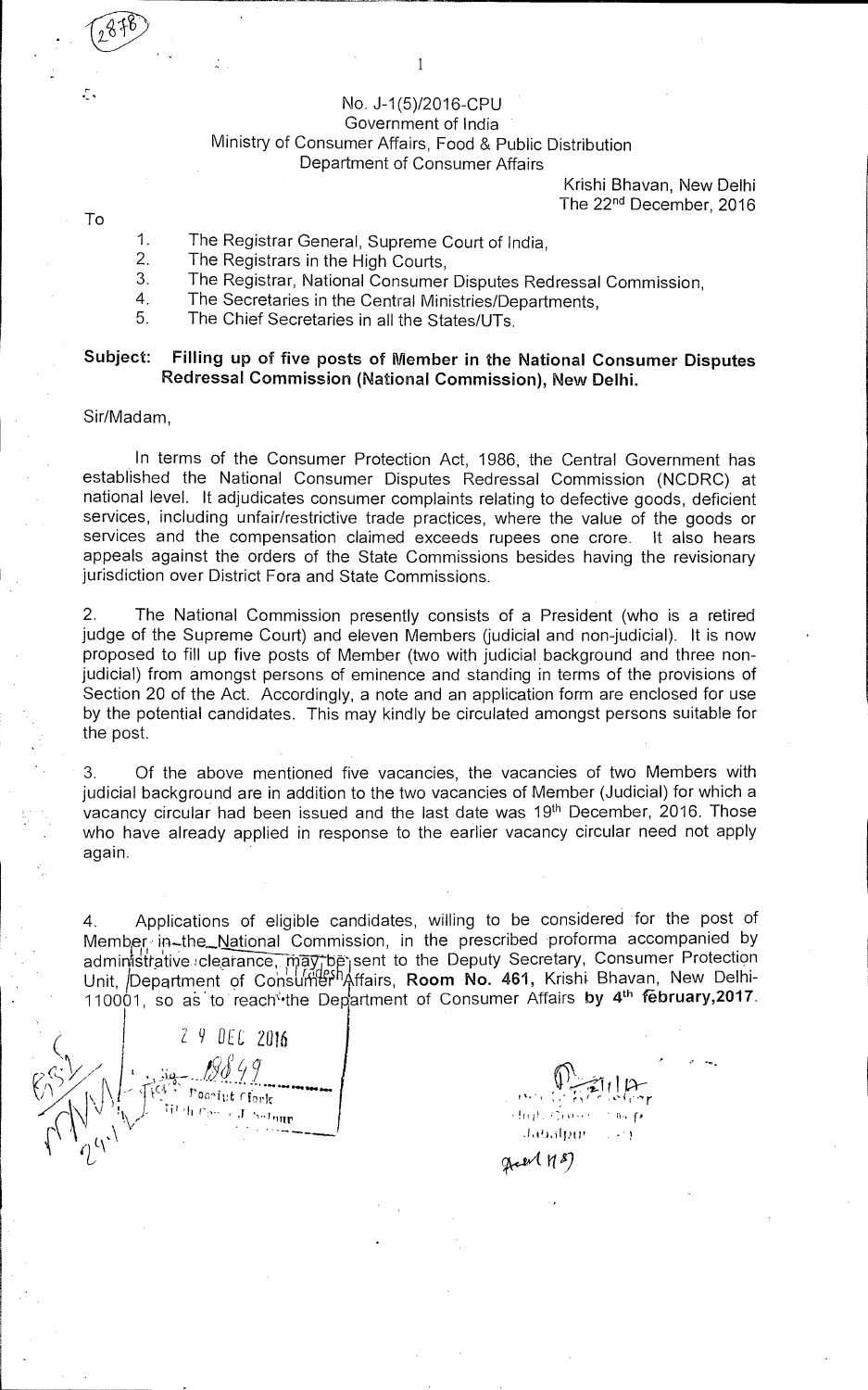Applications which are incomplete or which are received after the due date will not be entertained.

5. In case of serving government officers and persons working in Central/State Government Undertakings, administrative clearance of the Cadre Controlling Authority as well as vigilance clearance will be required. In case of retired officers, date of superannuation and 'No Inquiry Certificate', will be necessary from the last employer. ACR dossiers with ACRs, of last 5 years of officers found eligible for consideration after preliminary scrutiny, will also be called for. These may kindly be made available within two weeks where requested otherwise it may not be possible to consider their applications.

6. Candidates applying for the post Member(Judicial) are required to furnish copies of their five best judgments/other judicial orders passed by them along with their application form.

7. While forwarding applications of serving officers it may be clearly stated that the officer is clear from vigilance angle. In case any penalty has been imposed in the past against the officers under relevant Service Rules, details of the same may also be furnished.

8. Persons who are selected for appointment would have to resign/take voluntary retirement from the post being held at that time, before taking up this appointment. The appointment of selected candidates shall be subject to his/her production of a certificate of physical fitness, duly signed by a Civil Surgeon or District Medical Officer in the prescribed proforma.

9. This vacancy circular, application form and the Consumer Protection Rules, 1987 are also placed on the Ministry's website: www.consumeraffairs.in for easy accessibility.

Yours faithfully,

(G. C. Rout) Deputy Secretary to the Govt. of India Tel.: 011- 2338 9936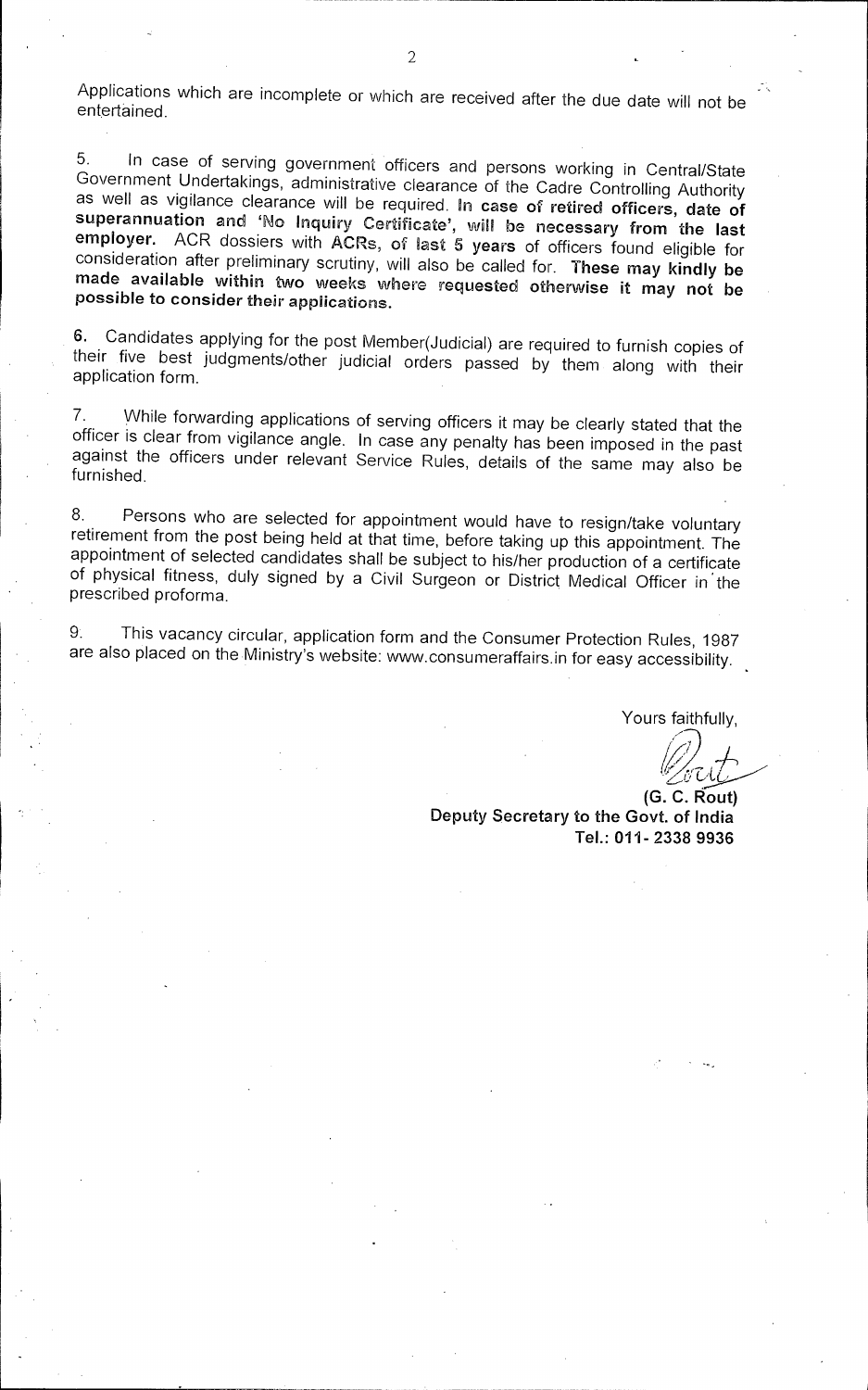### No. J-1(4)/2016-CPU Government of India Ministry of Consumer Affairs, Food & Public Distribution Department of Consumer Affairs (Consumer Protection Unit) website: www.fcamin.nic.in

 $\mathbf{I}$  –

Krishi Bhavan, New Delhi Dated the  $\mu^*$ November, 2016

To

1. The Registrar General, Supreme Court of India,<br>2. The Registrars in the High Courts

2. The Registrars in the High Courts,<br>3. The Registrar National Congument

3. The Registrar, National Consumer Disputes Redressal Commission,<br>4. The Secretaries in the Central Ministrias Departure to

4. The Secretaries in the Central Ministries/Departments,<br>5. The Chief Secretaries in all the States/LITs.

The Chief Secretaries in all the States/UTs.

# **Subject: Filling up of two posts of Member (with judicial background) in the National Consumer Disputes Redressal Commission, New Delhi.**

Sir/Madam.

As per the provisions of the Consumer Protection Act, 1986, the Central Government has established the National Consumer Disputes Redressal Commission (NCDRC). The Commission adjudicates consumer complaints relating to defective goods, deficient services, including unfair/restrictive trade practices, where the value of the goods or services and the compensation claimed exceeds Rs. one crore. It also hears appeals against the orders of the State Commissions besides having administrative control over State Commissions on matters mentioned in the Consumer Protection Act.

2. The Commission consists of a President (who is a retired judge of the Supreme Court) and eleven Members (judicial and non-judicial). **It is now proposed to fill up two posts of Member with judicial background from amongst persons of eminence and standing in**  terms of the provisions of Section 20 of the Act. Accordingly, a background note and an **application form are enclosed for use by the interested candidates. This may kindly be circulated amongst persons suitable for the post.** 

3. Applications of eligible candidates, willing to be considered for the post, may be sent to the Deputy Secretary, Consumer Protection Unit, Department of Consumer Affairs, Room No. 461, Krishi Bhavan, New Delhi-110001, so as to reach the Department of Consumer Affairs by 19<sup>th</sup> December, 2016 in the prescribed proforma accompanied by administrative clearance. Applications which are incomplete or which are received after the due date will not be entertained.

4. In case of serving government officers and persons working in Central/State Government Undertakings, administrative clearance of the Cadre Controlling Authority as well as vigilance clearance will be required. **In case of retired officers, date of superannuation and 'No Inquiry Certificate', will be necessary from the last employer.**  ACR dossiers with **ACRs of last 5 years** of officers found eligible for consideration after preliminary scrutiny, will also be called for. **These may kindly be made available within**  two weeks where requested otherwise it may not be possible to consider their applications. **Lourt Ci Marigh Pradesh** 

**JABALPURI**  $GZ - L$ <br>RKSHULLY **23 HOV 2916**  $18.514$ Red No ..... obbb iver manner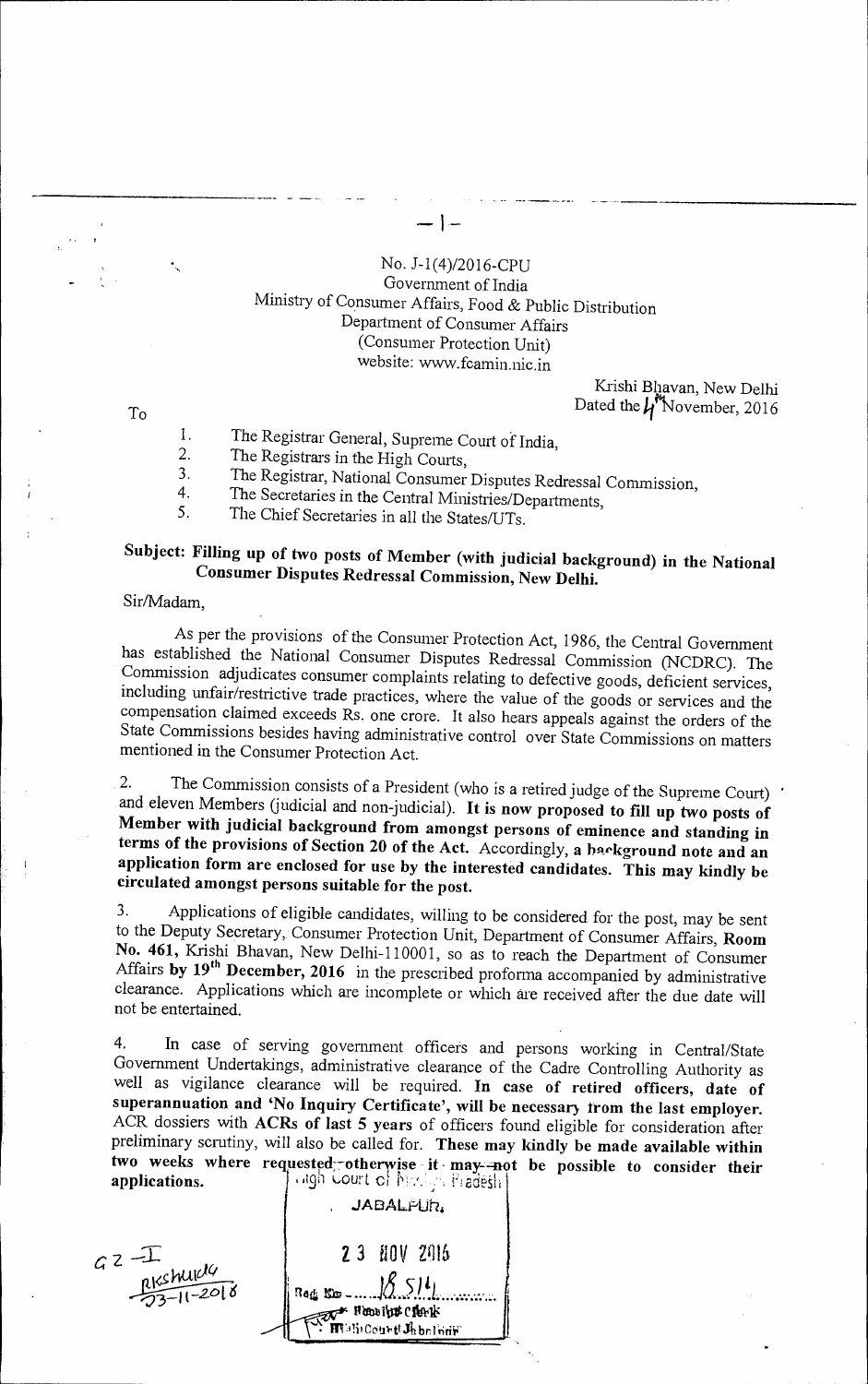5. While forwarding applications of serving officers it may be clearly stated that the officer is clear from vigilance angle. In case any penalty has been imposed in the past'against the officers under relevant Service Rules, details of the same may also be furnished.

 $-2-$ 

6. Candidates who are serving or retired High Court Judges and other judicial officers applying for the post are required to give copies of their 5 best judgments/other judicial orders passed by them along with their application form.

7. Persons who are selected for appointment would have to resign/take voluntary retirement from the post being held at that time, before taking up this appointment. The appointment of selected candidates shall be subject to his/her production of a certificate of physical fitness, duly signed by a Civil Surgeon or District Medical Officer in the prescribed proforma.

8. This vacancy circular, application form and the Consumer Protection Rules, 1987 are also placed on the Ministry's website: www.fcamin.nic.in for easy accessibility.

Yours faithfully,

**(G. C. Ro6) Deputy Secretary to the Govt. of India Tel.: 011- 2338 9936**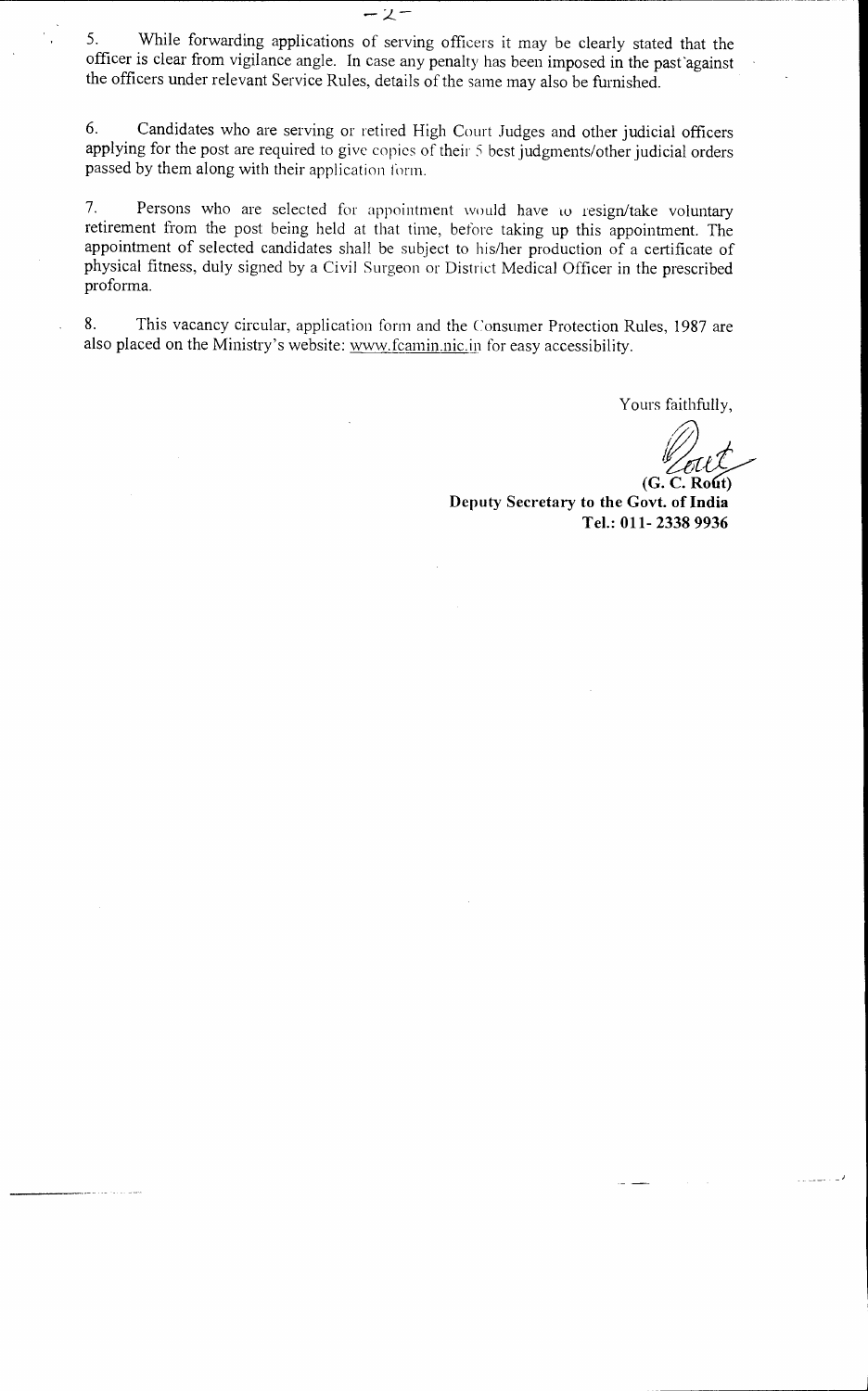## **GOVERNMENT OF INDIA MINISTRY OF CONSUMER AFFAIRS, FOOD & PUBLIC DISTRIBUTION DEPARTMENT OF CONSUMER AFFAIRS**

 $\mathcal{D}_{\mathbf{y}}$  .

Applications are invited from suitable candidates for appointment on whole time basis in the National Consumer Disputes Redressal Commission (NCDRC), New Delhi established under the Consumer Protection Act, 1986 for two posts of Member having judicial under the Consumer Protection Act, 1986 for **two posts of Member having judicial background.** In this case the term "judicial background" would mean persons having knowledge and experience for at least a period of ten years as presiding officer at the district level court or any tribunal at equivalent level.

2. In case of serving officials, applications should be sent through proper channel along with administrative clearance from the appropriate cadre controlling authority. In all cases, it may also be clearly stated that the officer is clear from vigilance angle. In case, any penalty has been imposed in the past against the officers under relevant Service Rules, details of the same may be furnished.

## **3. All applicants will have to submit their applications in the prescribed form,**  which is annexed. Candidates will also be required to submit with the application, copies **of their best 5 judgments/other judicial orders passed by them.**

**4.** In terms of Section 20 of the Consumer Protection Act, 1986, the eligibility criteria and the criteria for disqualification governing the Members of the NCDRC in brief are as under:

## **4.1 ELIGIBILITY CRITERIA:**

The candidate:-

- (i) Should not be less than 35 years of age.<br>(ii) Should possess a bachelor's degree from
- (ii) Should possess a bachelor's degree from a recognized university and (iii) Should be a person of ability integrity and standing have all
- Should be a person of ability, integrity and standing have adequate knowledge and experience of at least 10 years in dealing with problems relating to economics, law, commerce, accountancy, industry, public affairs or administration.

Explanation- for the purpose of this clause, the expression "person having judicial background" shall mean person having knowledge and experience for at least a period of ten years as a presiding officer at the district level court or any tribunal at equivalent level:

## **4.2 DISQUALIFICATIONS:**

A person shall be disqualified for appointment if he-

- (a) has been convicted and sentenced to imprisonment for an offence which, in the opinion of the Central Government, involves moral turpitude; or
- (b) is an undischarged insolvent; or
- is of unsound mind and stands so declared by a competent court; or (c)
- (d) has been removed or dismissed from the service of the Government or a body corporate owned or controlled by the Government; or

/<br>sul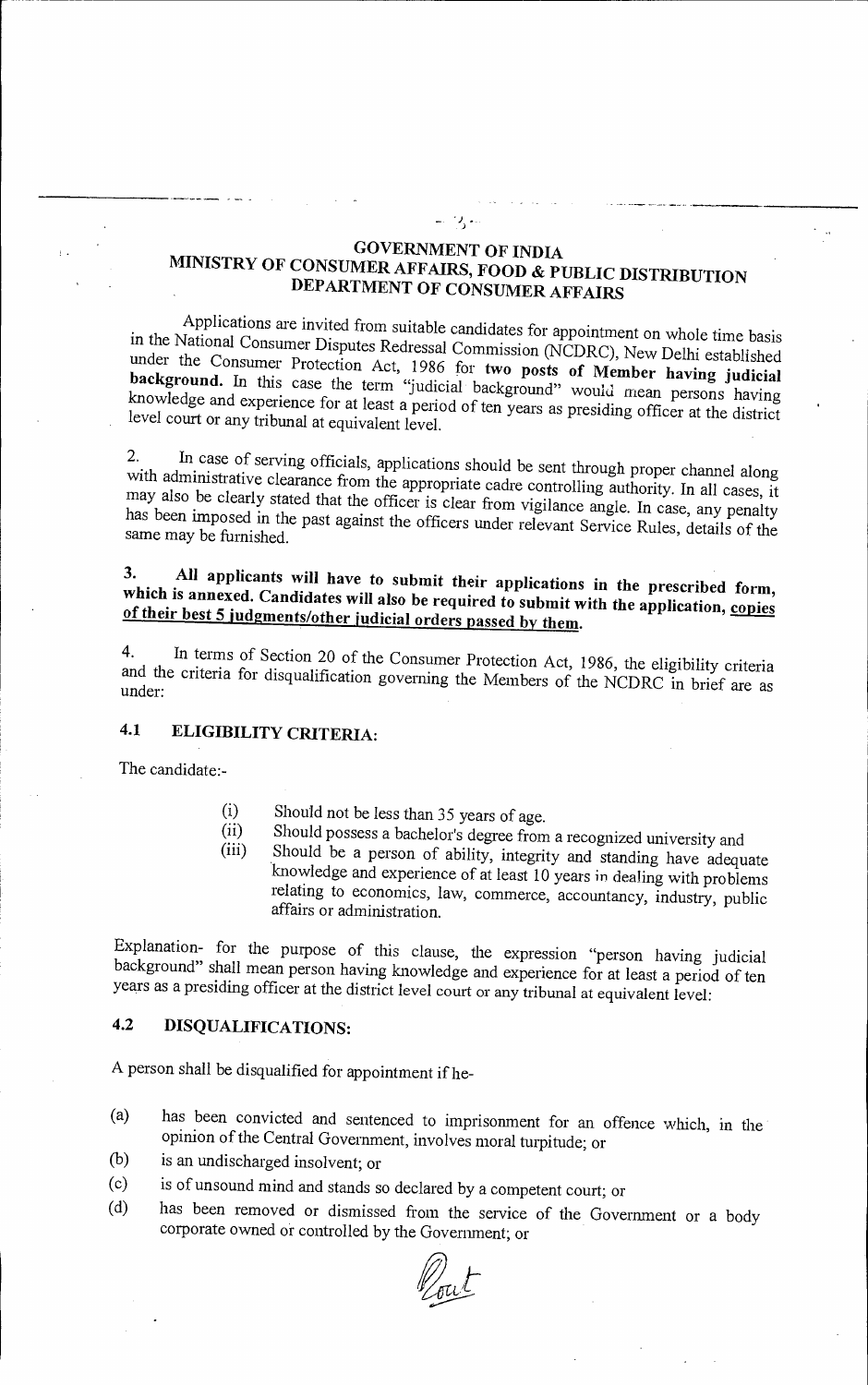(e) has in the opinion of the Central Government such financial or other interest as is likely to affect prejudicially the discharge by him of his functions as a member; or (f) has such other disqualifications as may be prescribed by the Central Government.

- 4 -

### **4.3 AGE & PERIOD OF TENURE:**

The Member of the NCDRC shall hold office for a term of five years or up to the age of 70 years, whichever is earlier and shall be eligible for re-appointment for another term of five years or up to the age of 70 years whichever is earlier as per the provisions of Section 20(3) of the Consumer Protection Act, 1986.

### **4.4 REMUNERATION:**

In terms of Rule 11(1A) & Rule 11(2) of the Consumer Protection Rules, 1987, as amended, Members of the National Commission appointed on whole-time basis shall be entitled to the following honorarium and other perks, namely:

- (a) the members shall be paid twenty-three thousand rupees per month by way of honorarium: Provided that the members, who are retired Judges of High Courts or retired Secretaries to the Government of India shall have the option to either receive consolidated honorarium of twenty-three thousand rupees per month or receive remuneration of last pay drawn less pension;
- (b) a woman who has not held an office of profit earlier, on appointment as a member shall be entitled to a pay in the scale of Rs. 24050-26000 per month (pre-revised as per 5<sup>th</sup> CPC recommendations) along with other benefits;
- (c) the members shall be provided with Government accommodation or receive house rent allowance of twenty five thousand rupees per month in lieu thereof;
- (d) the members shall be paid conveyance allowance at the rate ot ten thousand rupees per month, if no chauffeur driven government vehicle is provided in which event one hundred fifty litres of petrol shall be supplied or the price therefore shall be paid;

Explanation - For the purpose of this clause, if the members are not provided with chauffeur driven government vehicle or if the members do not opt for hired vehicle in lieu of conveyance allowance, the members shall be paid conveyance allowance per month at the rate of ten thousand rupees and the cost of one hundred fifty litres of petrol.

- (e) the members shall be entitled to telephone facility with the maximum amount of two thousand eight hundred rupees per month reimbursable, including mobile phone and broadband facility at residence; and
- (f) the members shall be entitled to  $-$ 
	- (i) twenty days' half pay leave;<br>(ii) earned leave in proportion i
	- earned leave in proportion in a year in lieu of the number of days of vacation not taken;
	- (iii) eight days' casual leave;
	- (iv) leave travel concession equivalent to the entitlements of a Secretary to the Government of India to one's home town or any place in India in a block of four years;

Vout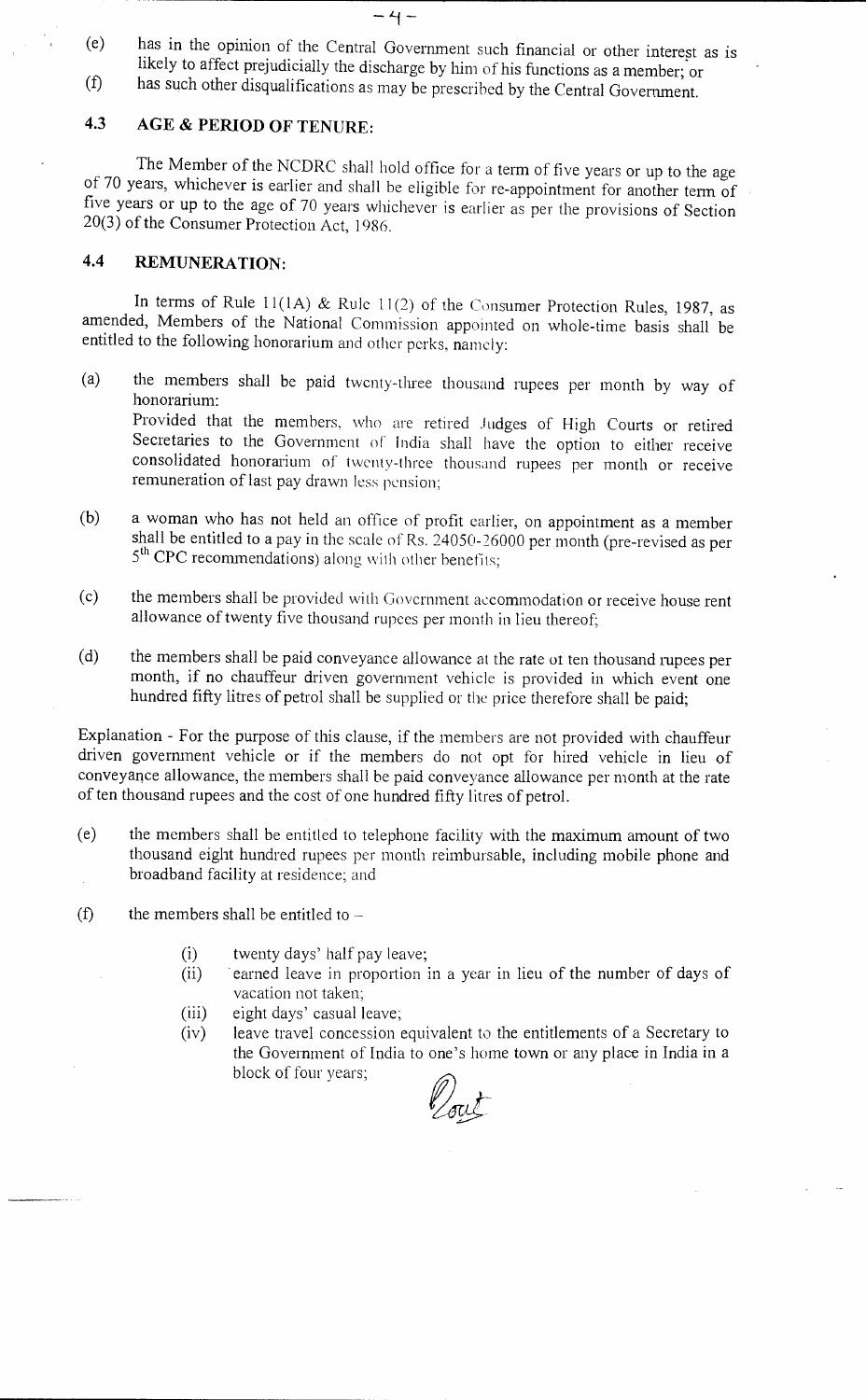- (v) no leave encashment on leave travel concession.
- (2) The members shall be entitled to travelling and daily allowances on official tours at the same rates as are admissible to Group 'A' Officers of the Central Government. including the following:
	- within the country Business/Club class by Air/AC  $1<sup>st</sup>$  class by train.  $(i)$
	- international First Class, except for the member in the Grade Pay of  $(ii)$ Rs. 10,000 ( 6th Pay Commission) in whose case business class travel will apply.

In the event of selection of serving officials, they would have to resign/take voluntary retirement from the post being held at that time, before taking up an appointment as Member, NCDRC. The appointment of selected candidates shall be subject to his/her production of a certificate of physical fitness, duly signed by a Civil Surgeon or District Medical Officer in the prescribed proforma.

Other terms and conditions of assignment shall be regulated in accordance with the provisions of the Consumer Protection Act, 1986 and the Rules framed thereunder, as amended from time to time. They can be seen on the Ministry's website www.fcamin.nic.in.

Persons interested in applying for the post of Member (with judicial background), NCDRC may apply only in the format annexed to this Circular, and attach all prescribed documents. Application may be sent to the Deputy Secretary, Consumer Protection Unit, Department of Consumer Affairs, Ministry of Consumer Affairs, Food and Public Distribution, Room No. 461, Krishi Bhavan, New Delhi-110001, so as to reach by 19<sup>th</sup><br>December, 2016.

Applications which are incomplete or lacking in any details/documents as asked for and those received after the due date will be rejected summarily.

\*\*\*\*\*

 $-7-$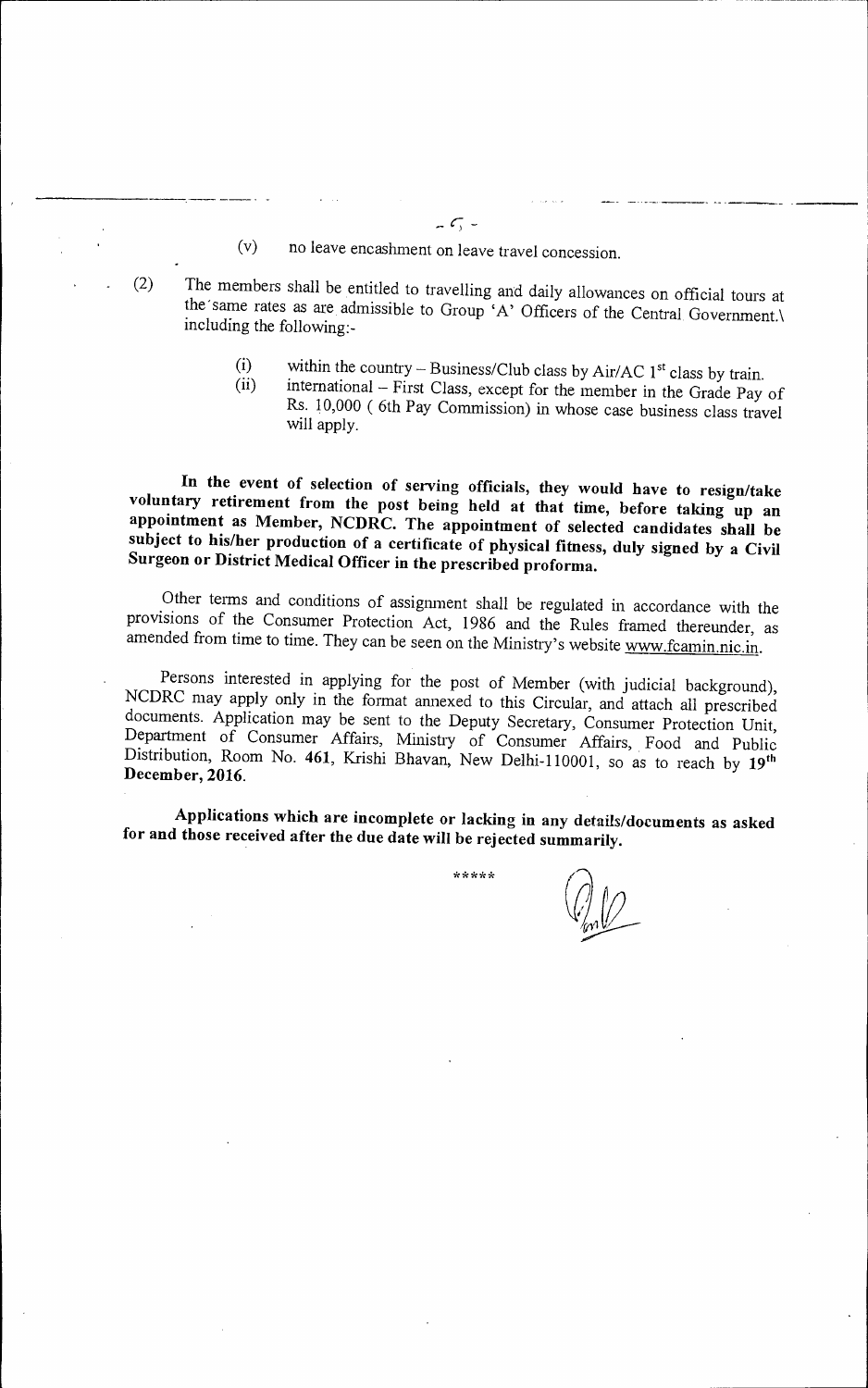## FORMAT OF APPLICATION REQUIRED TO BE FURNISHED BY THE CANDIDATES:

-6-

## *Application for the post of Member Gudicial) in the National Consumer Disputes Redressal Commission.*

| (a) | Name in full                                                                     | Please<br>affix your |
|-----|----------------------------------------------------------------------------------|----------------------|
| (b) | Date of birth $\&$ age                                                           | Recent<br>Photograph |
| (c) | Office and Residential address<br>with telephone number,<br>fax, e-mail, if any, |                      |

(d) Educational & Professional Qualification (graduation and onwards):

| Examination | University | Division             |
|-------------|------------|----------------------|
|             |            |                      |
|             |            |                      |
|             |            |                      |
|             |            |                      |
|             |            | Year in which passed |

(e) Service to which the applicant belongs/belonged (with cadre, batch and name of Cadre Controlling Authority), if applicable 

(f) Date of Joining service:  $\frac{1}{2}$  Date of Joining service:

(g) (i) Present Designation (In case of serving officers)

(ii) Last post held (in case of retired officers)

Scale of Pay and Basic Pay  $(h)$ 

Date of Superannuation:  $(i)$ 

 $(j)$ Experience [At least during the last 10 years (in descending order)]

| S1.No. | Position Held | Name & Address of<br>Organization | Period<br>(From-to) | Nature of Work<br>handled |
|--------|---------------|-----------------------------------|---------------------|---------------------------|
|        |               |                                   |                     |                           |
| ◠      |               |                                   |                     |                           |
|        |               |                                   |                     |                           |
|        |               |                                   |                     |                           |
|        |               |                                   |                     |                           |
| 6      |               |                                   |                     |                           |
|        |               |                                   |                     |                           |
|        |               |                                   |                     |                           |
| Q      |               |                                   |                     |                           |
| 10     |               |                                   |                     |                           |

(k) Any other accomplishments/information, the candidate may like to furnish